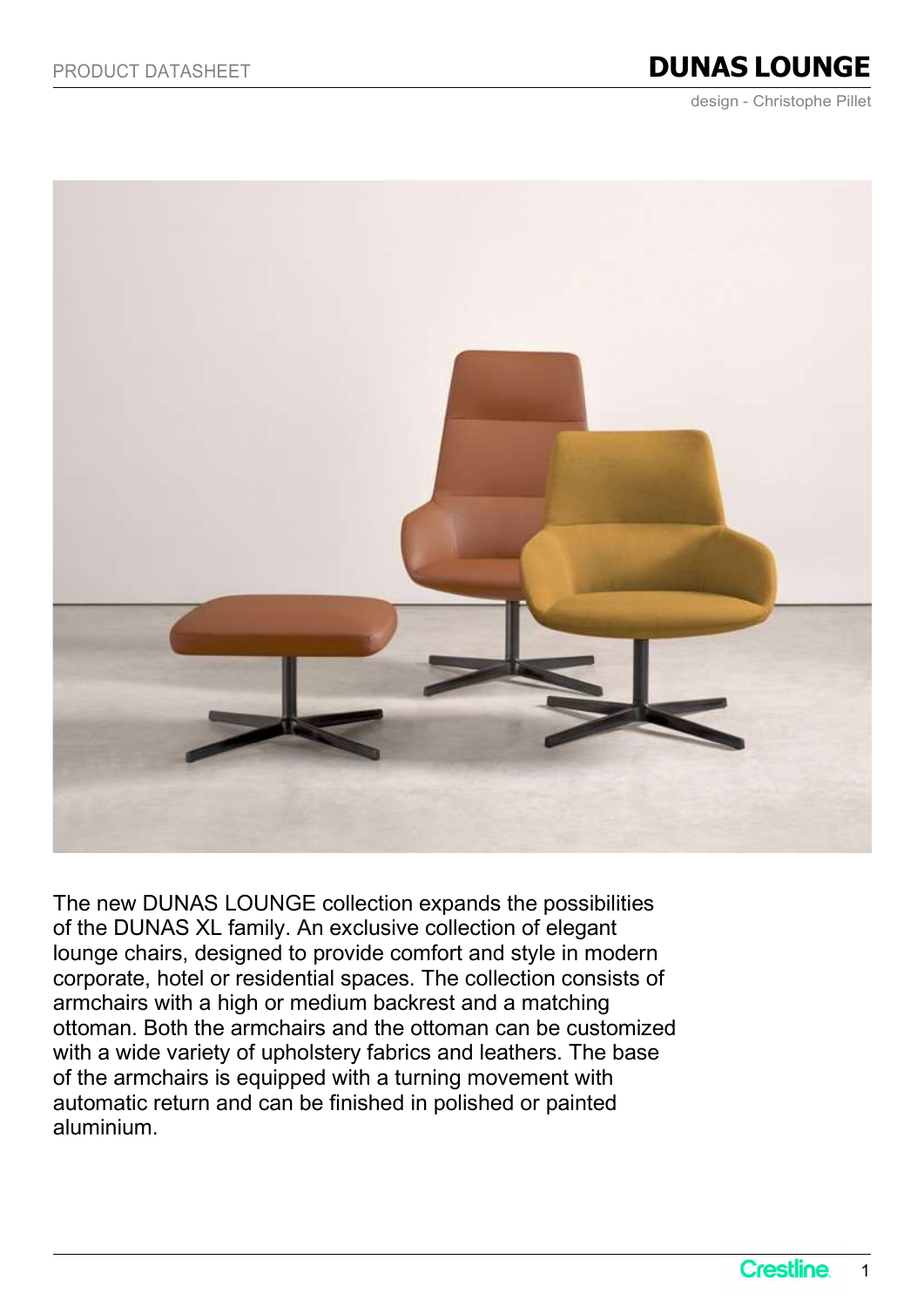Upholstery: Available in all fabrics and leathers from the INCLASS sample book and optionally with fabrics supplied or

**Base finishes:** Black and white thermoset polyester paint or

specified by the customer with prior approval.

polished aluminium.

### **BODY**

The body is made with an internal steel structure covered with high-density and resilience CMHR polyurethane foam injected into a mould and an external layer of polyester fibre. The body is manufactured in two heights.

### BASES

The chairs are equipped with a four-spoke cast aluminium swivel base with self-return movement. The base of the ottoman is not rotatable.

### CERTIFICATES AND REGULATIONS

European Standard UNE EN 16139-2 and

ANSI BIFMA X5.4 **certified in accordance with the ISO 9001** according to ISO INCLASS has its quality management standard in all the design, manufacturing, and marketing processes of its products.

INCLASS's production processes are certified according to ISO 14001 environmental regulations and are carried out seeking to reduce waste and energy consumption to minimize environmental impact.

**Feet:** Each spoke is equipped with height-adjustable feet.

### WARRANTY

5 years